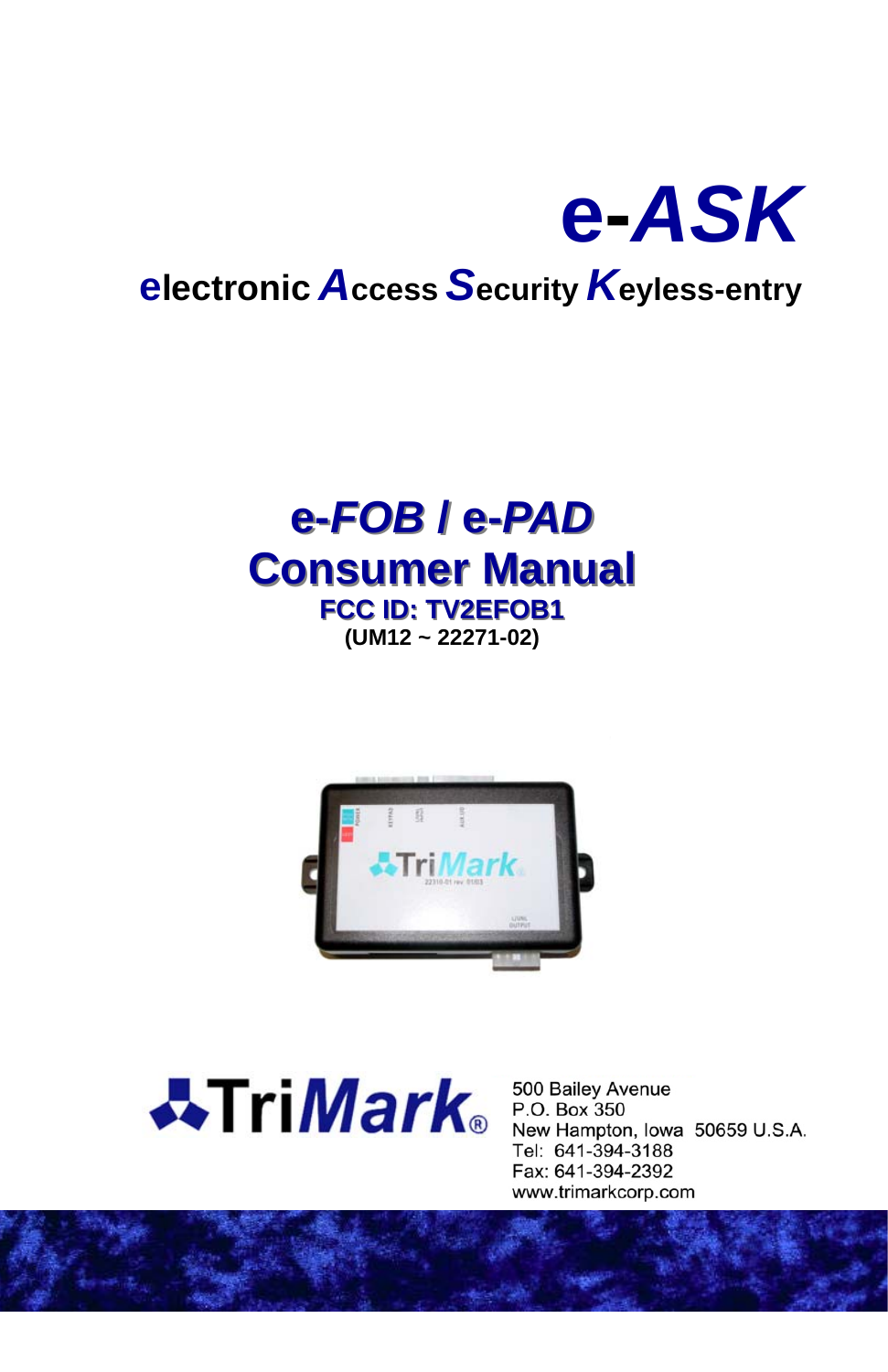# **Table of Contents**

| e-FOB Operation and Features - Standard Mode 2  |
|-------------------------------------------------|
| e-FOB Operation and Features - Cargo Mode 3     |
| Standard e-PAD Operation and Features  4        |
|                                                 |
|                                                 |
|                                                 |
|                                                 |
|                                                 |
|                                                 |
|                                                 |
|                                                 |
|                                                 |
|                                                 |
|                                                 |
|                                                 |
|                                                 |
|                                                 |
|                                                 |
|                                                 |
| Teaching Keypad New Authority / Access Codes  9 |
|                                                 |
|                                                 |
|                                                 |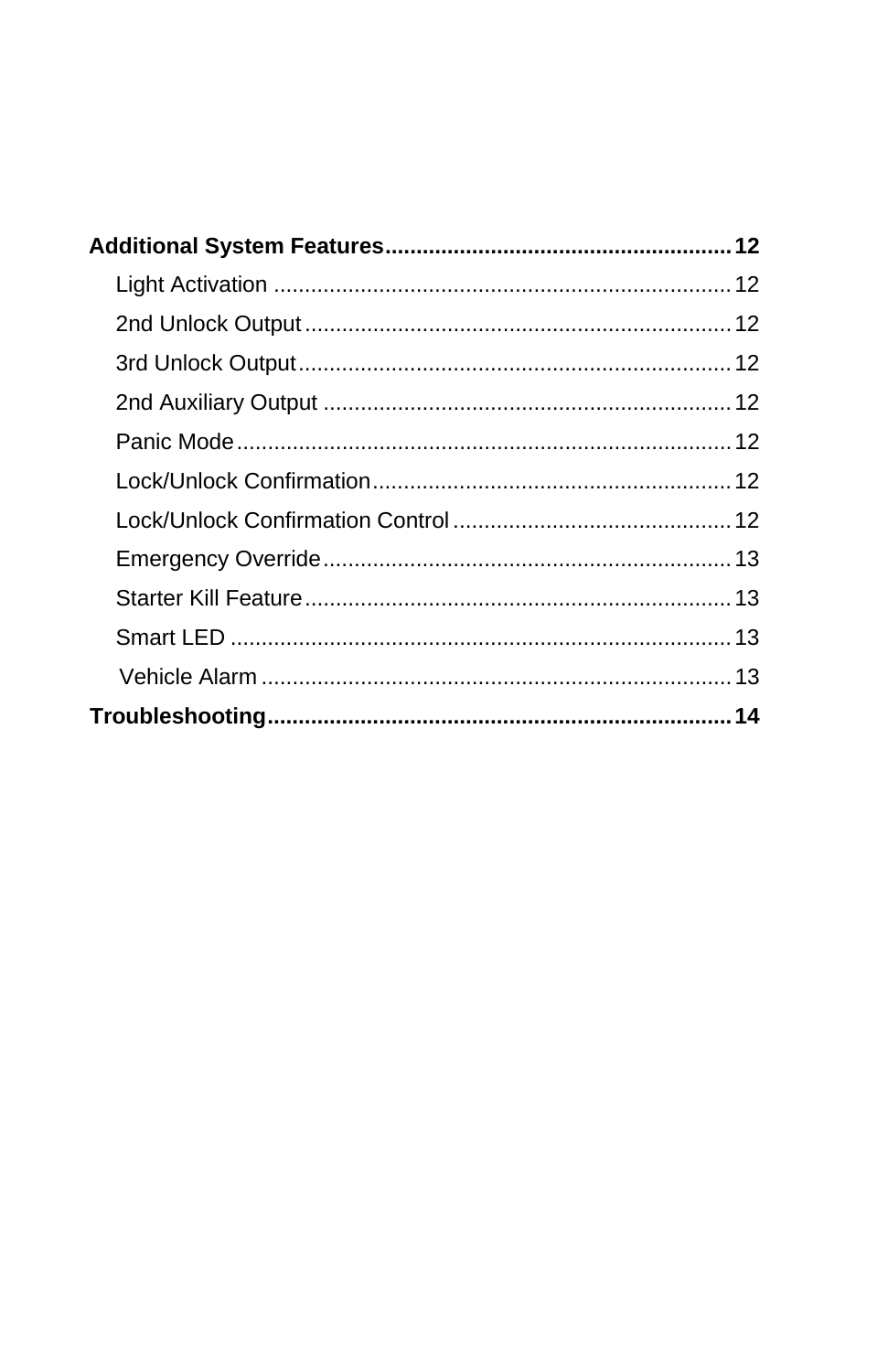# **Introduction**

This manual provides the necessary information for the proper installation and use of Tri*Mark*'s Discrete **e-***PAD* / **e-***FOB* System.

The Discrete **e-***PAD* **/ e-***FOB* system includes:

- **e**-*FOB* (keyless entry radio frequency [RF] FOB transmitter and receiver)
- **e**-*PAD* or **e-***GRAB* Handle (keypad user interface) Keypad integrated grab handle. **Clean acrylic rod with mild soap and water only.**

The Full-Feature RF receiver and FOB transmitters are shipped programmed. After making all necessary wiring connections the **e-***PAD* / **e-***FOB* system will function as indicated in this manual.



**Tri***Mark* **Full-Feature** 

**RF Controller**

**e-***PAD* - available vertical or horizontal



**e-***GRAB* **Handle**



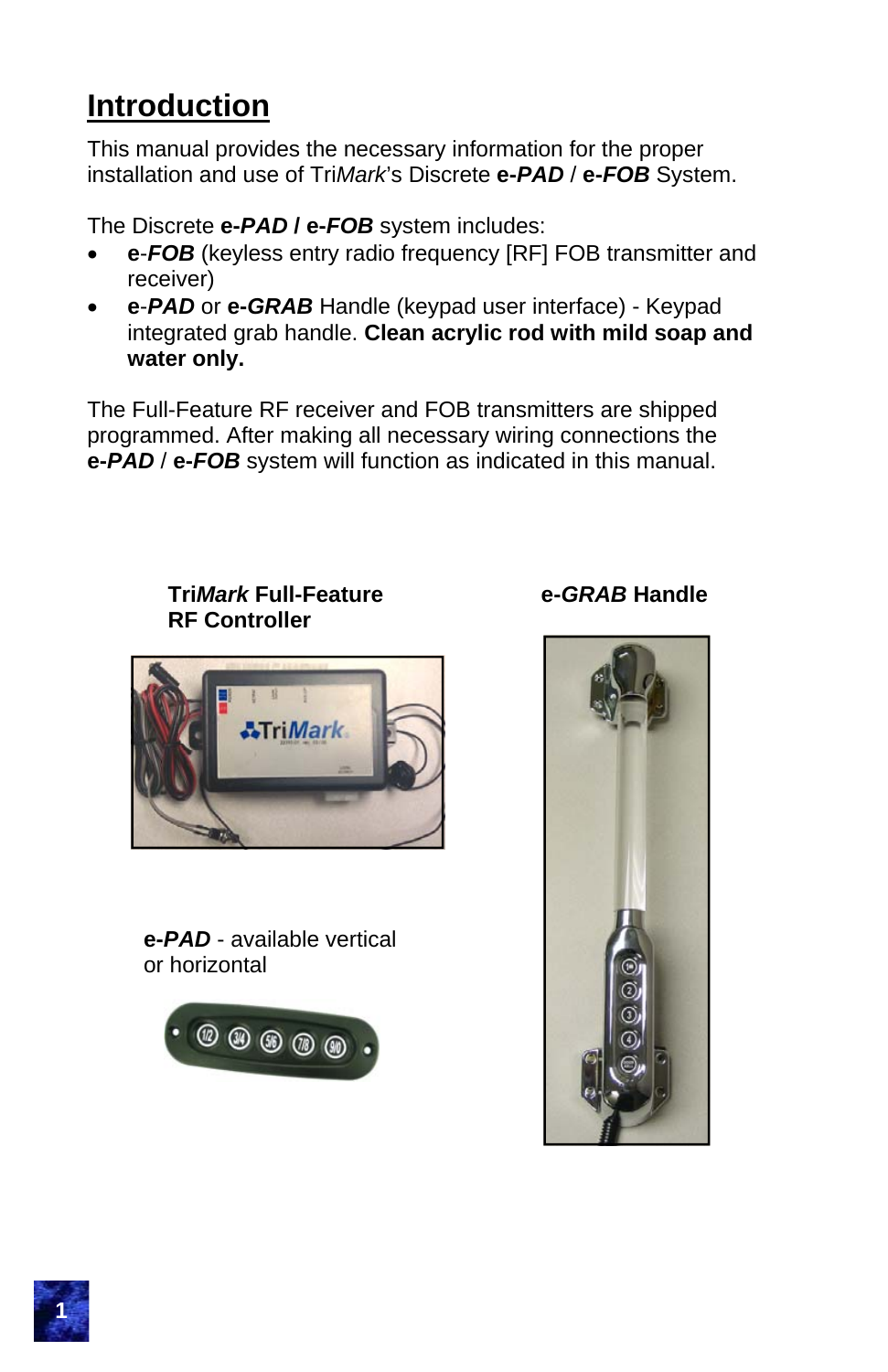# **e-***FOB* **Operation and Features - Standard Mode**



| <b>Button</b> | <b>Function</b>                                                                                                                                        |
|---------------|--------------------------------------------------------------------------------------------------------------------------------------------------------|
| Lock          | Locks all doors and arms security system.                                                                                                              |
| <b>Unlock</b> | Unlocks doors and disarms security system. Also<br>activates the dome light.                                                                           |
| Horn          | Activates panic mode when pressed and held for<br>2 seconds.                                                                                           |
| hutton        | button function is OEM/dealer defined. Possible<br>assignment include: interior/exterior lighting, awning<br>extension/retraction, gas cap, hood, etc. |

#### **Notes:**

 While the engine is running only the entry unlock function of the **e-***FOB* remains activated —other functions are deactivated.

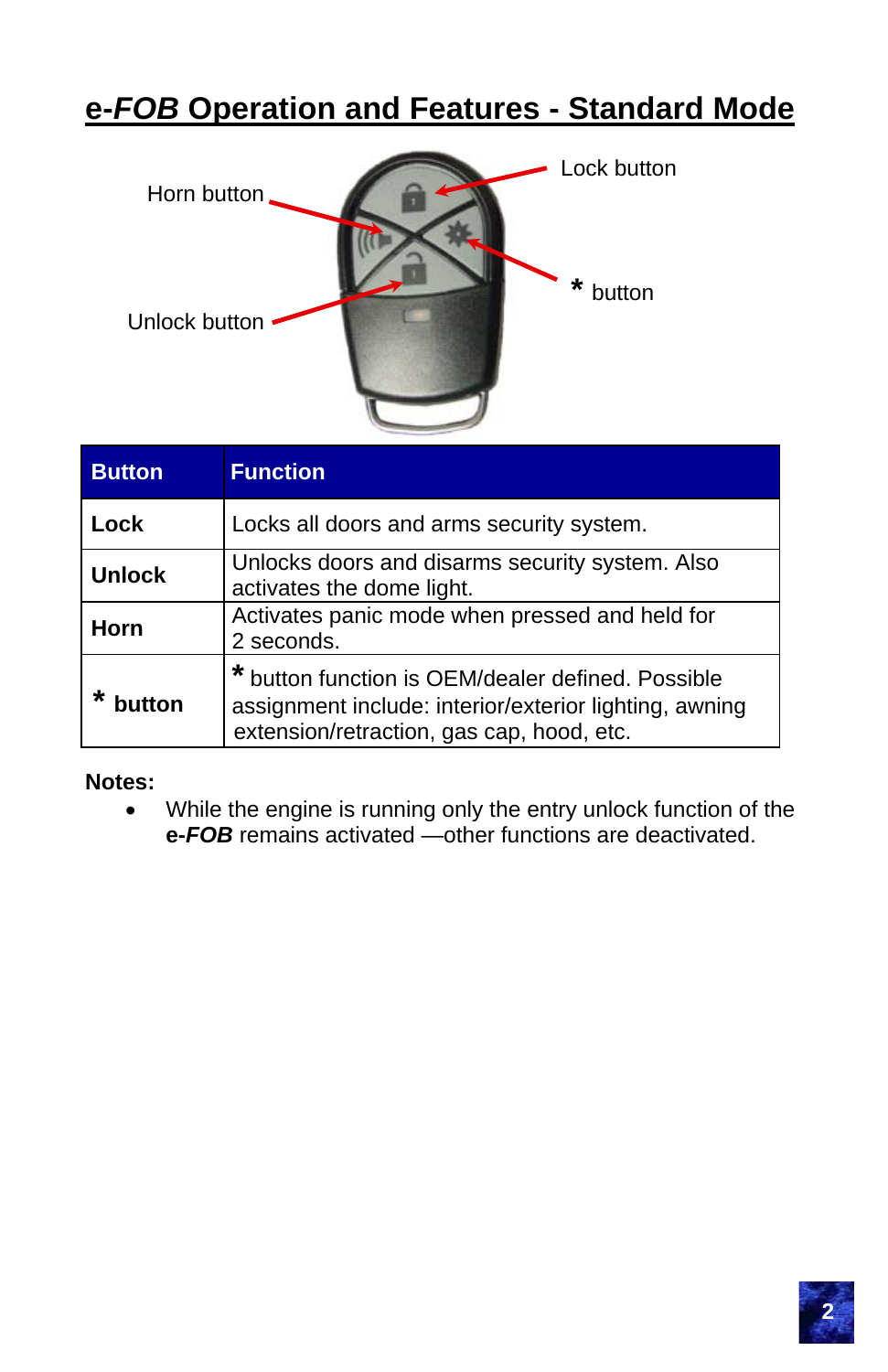# **e-***FOB* **Operation and Features - Cargo Mode**



| <b>Button</b>       | <b>Function</b>                                                                     |
|---------------------|-------------------------------------------------------------------------------------|
| <b>Entry Lock</b>   | Locks entry doors and arms security system.                                         |
| <b>Entry Unlock</b> | Unlocks entry doors and disarms security system. Also<br>activates the porch light. |
| <b>Cargo Lock</b>   | Locks compartment doors and arms security system.                                   |
| <b>Cargo Unlock</b> | Unlocks compartment doors and disarms security<br>system.                           |

**Notes:** 

 While the engine is running only the entry unlock function of the **e-***FOB* remains activated —other functions are deactivated.

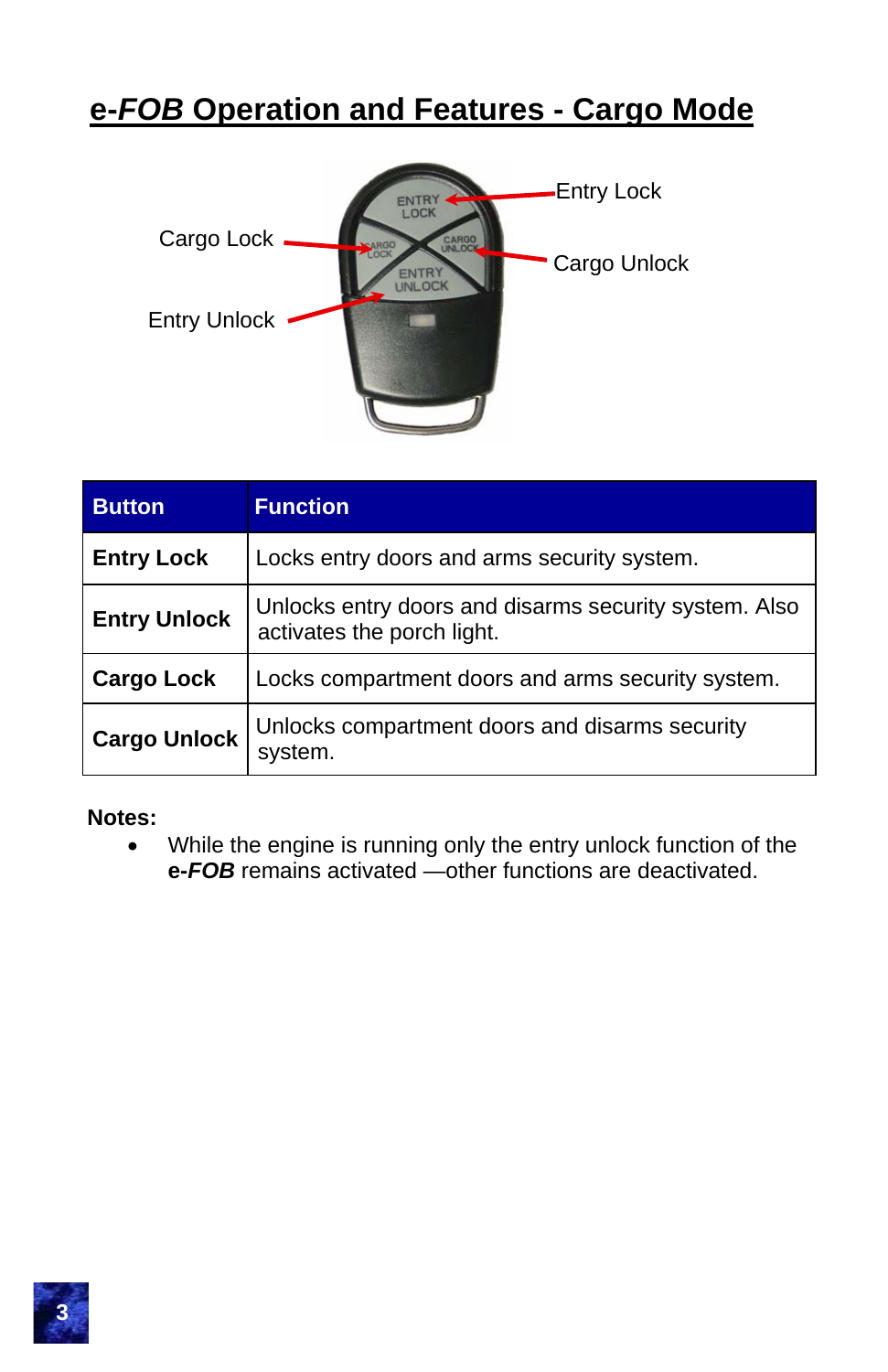# **Standard e-***PAD* **Operation and Features**

The **e-***PAD* is shipped with default *Authority* and *Access Codes*. Unless the OEM or dealer has changed default codes, the *Authority* and *Access Codes* are:

*Access code:* 

| Digit 1 | Digit 2 | Digit 3 | Digit 4 | Digit 5 |
|---------|---------|---------|---------|---------|
| 1/2     | 3/4     | 5/6     | 718     | 9/0     |

*Authority code:* 

|     |     | Digit 1 Digit 2 Digit 3 | Digit 4 | Digit 5 |
|-----|-----|-------------------------|---------|---------|
| 7/8 | 7/8 | 718                     | 718     | 718     |

## **Lock Doors with Keypad**

Press and hold down the (1 / 2) or button for 1-2 seconds. An access code is not needed to lock the doors.

## **Using Secure Operations**

Entering a valid 5-digit *Access Code* provides a double-beep and enables a secure operation. After entering an *Access Code*, the keypad is enabled for 5 seconds and the next button pressed initiates a secure operation, such as unlocking doors.

### **Notes:**

- The *Authority Code* does not allow for secure operations. It is only used to assign access codes.
- If an unassigned button or no button is pressed while the system is enabled, the keypad reverts back to a disabled state.
- If keypad does not provide a double beep, a valid *Access Code*  has not been entered.

# **Available Secure Operations**

- Button (1 / 2): Unlock entry doors.
- Button (3 / 4): Unlock doors wired to 2nd Unlock output.
- Button (5 / 6): N/A
- Button (7 / 8): Sequentially activate entry unlock and 2nd unlock outputs.
- Button (9 / 0): Toggle dome light output.

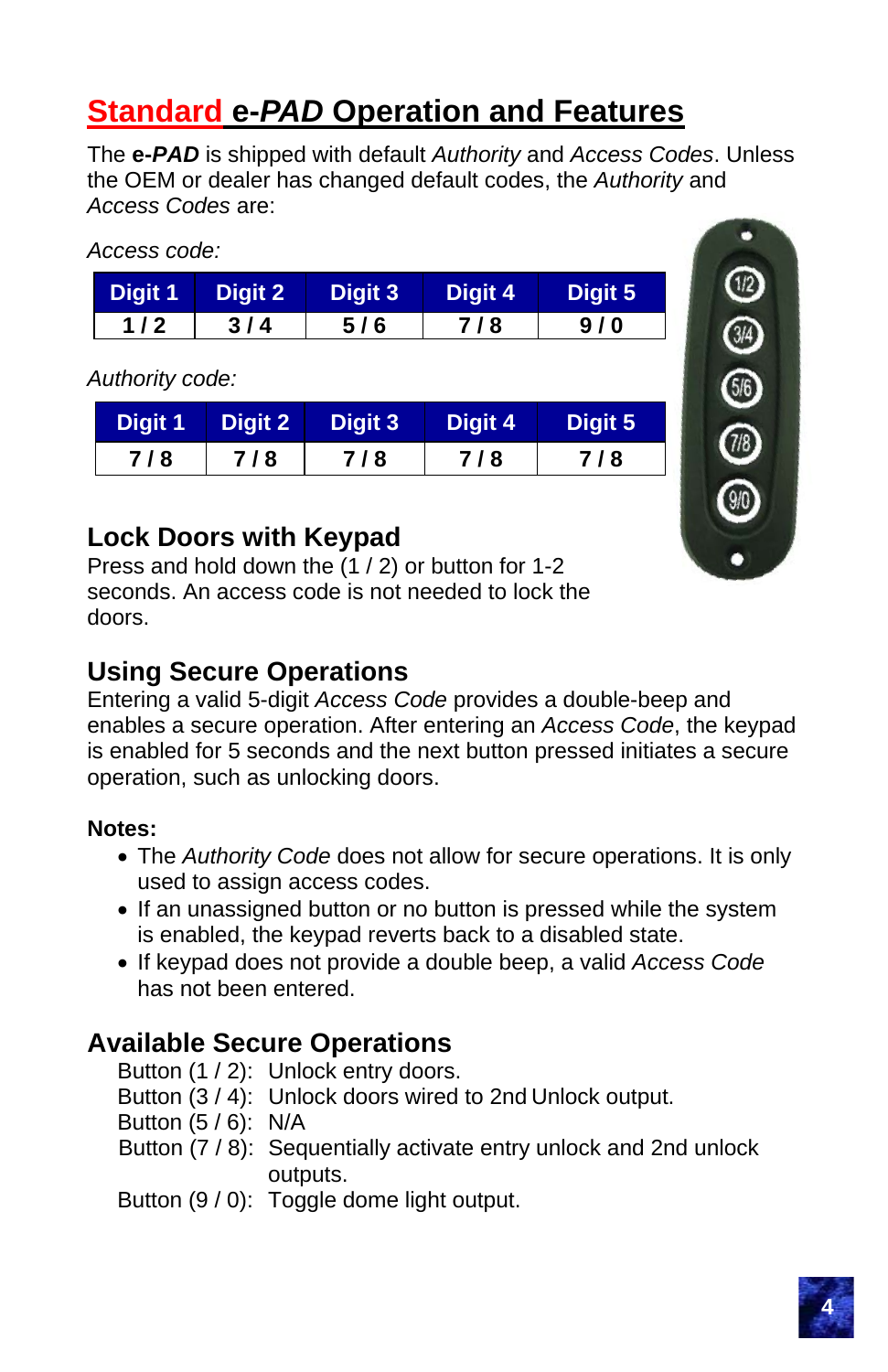# **Doorbell e-***PAD* **Operation and Features**

Access code:

| Digit 1 | Digit 2 | Digit 3 | Digit 4 | <b>Digit 5</b> |
|---------|---------|---------|---------|----------------|
|         |         |         |         |                |

Authority code:

|  | Digit 1   Digit 2   Digit 3 | Digit 4 Digit 5 |  |
|--|-----------------------------|-----------------|--|
|  |                             |                 |  |

## **Lock Doors With Keypad**

Press and hold down the (1) button for 1-2 seconds. An access code is not needed to lock the doors.

# **Door Bell Operation**

The doorbell button provides a 0.5 second ground pulse from the 2nd Auxiliary output when pressed. An access code is not necessary for the doorbell. DIP Switch #8 and #9 of the RF receiver must be OFF to provide the correct output.

# **Using Secure Operations**

Entering a valid 5-digit access code provides a double beep and enables a secure operation. After entering an access code, the keypad is enabled for 5 seconds and the next button pressed initiates a secure operation, such as unlocking doors.

### **Notes:**

- The authority code does not allow for secure operations. It is only used to assign access codes (see page 9 for information on setting authority and access codes).
- If an unassigned button or no button is pressed while the system is enabled, the keypad reverts back to disabled state.
- If keypad does not provide double beep, a valid access code has not been entered.

# **Available Secure Operations**

- Button (1): Unlock entry doors.
- Button (2): Unlock doors wired to 2nd Unlock output.
- Button (3): NA
- Button (4): Sequentially activate entry unlock and 2nd unlock outputs.



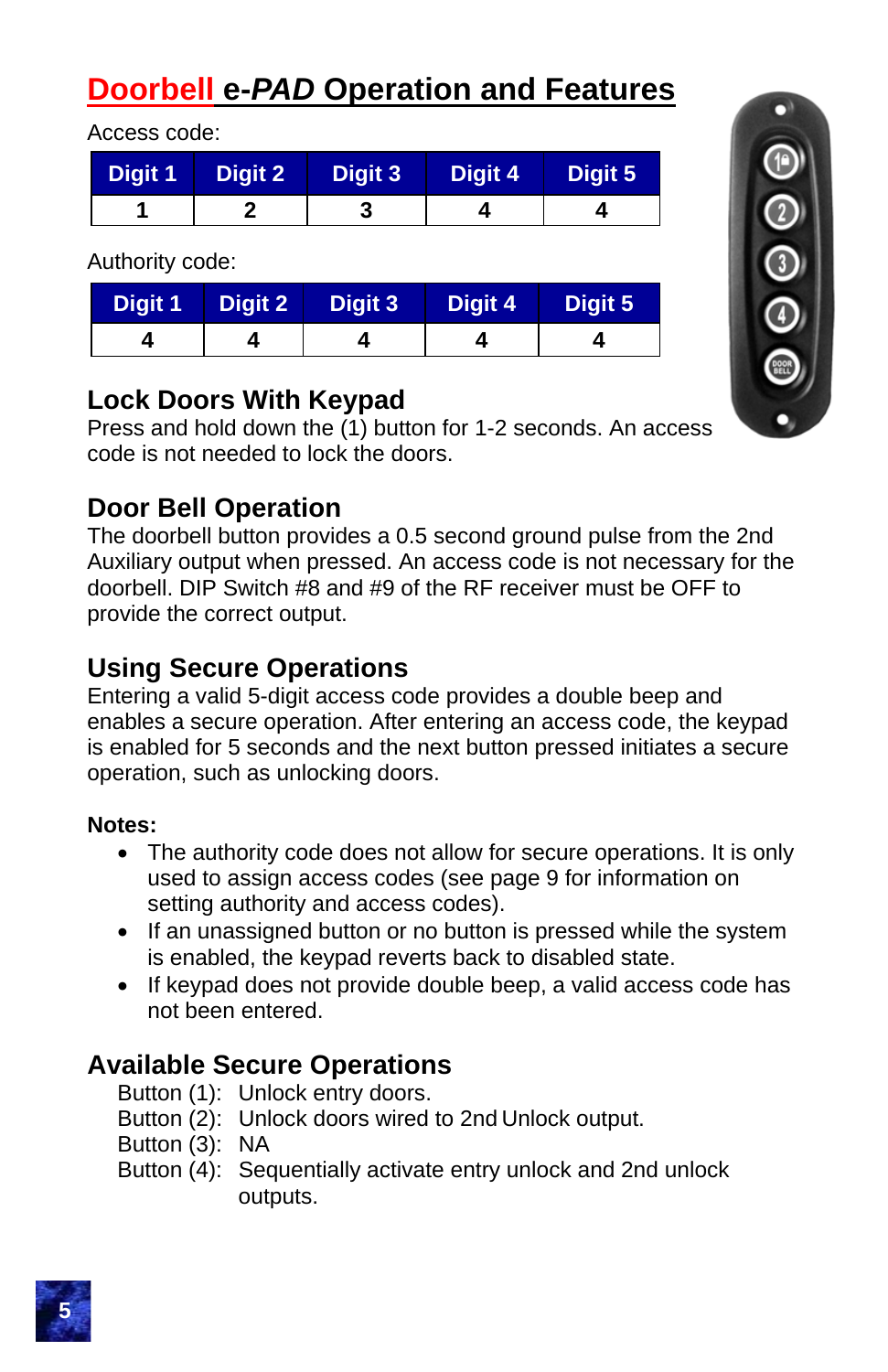# **More e-***PAD* **Features**

## **Protective Deactivating Security Feature**

If a correct code is not entered after 20 button presses, the keypad enters an inactive mode that disables button recognition for 1 minute. This helps prevent unauthorized access by entering random codes. There is no button feedback while the system is disabled.

### **Buzzer Operation**

The keypad buzzer chirps once when power is first applied to the keypad and for each key press during regular use. When an authorized access code is entered, the system chirps twice to indicate readiness to secure operation.

The keypad chirps twice for each button press while in learn mode. When a new access code is defined, the system chirps 3 times. If an incorrect code is entered during learn mode, there is a 1-2 second chirp.

### **Grab Handle Lighting**

The acrylic rod LED is powered separately from the keypad. The OEM wiring determines when the rod is lit. The **e-***PAD* is lit with a button press and while training new access and authority codes.

### **Dome Light Activation**

The dome light is toggled on for 5 minutes with a secure (9 / 0) operation. Repeating the (9 / 0) operation while the dome light is on will turn the light off.

### **Emergency Override**

To disarm the alarm in case of FOB transmitter and access code loss:

- 1. Turn ignition on (apply 12V to yellow wire of C1).
- 2. Press and hold the push button for 3 seconds.
- 3. Turn ignition off (remove 12V from yellow wire of C1).

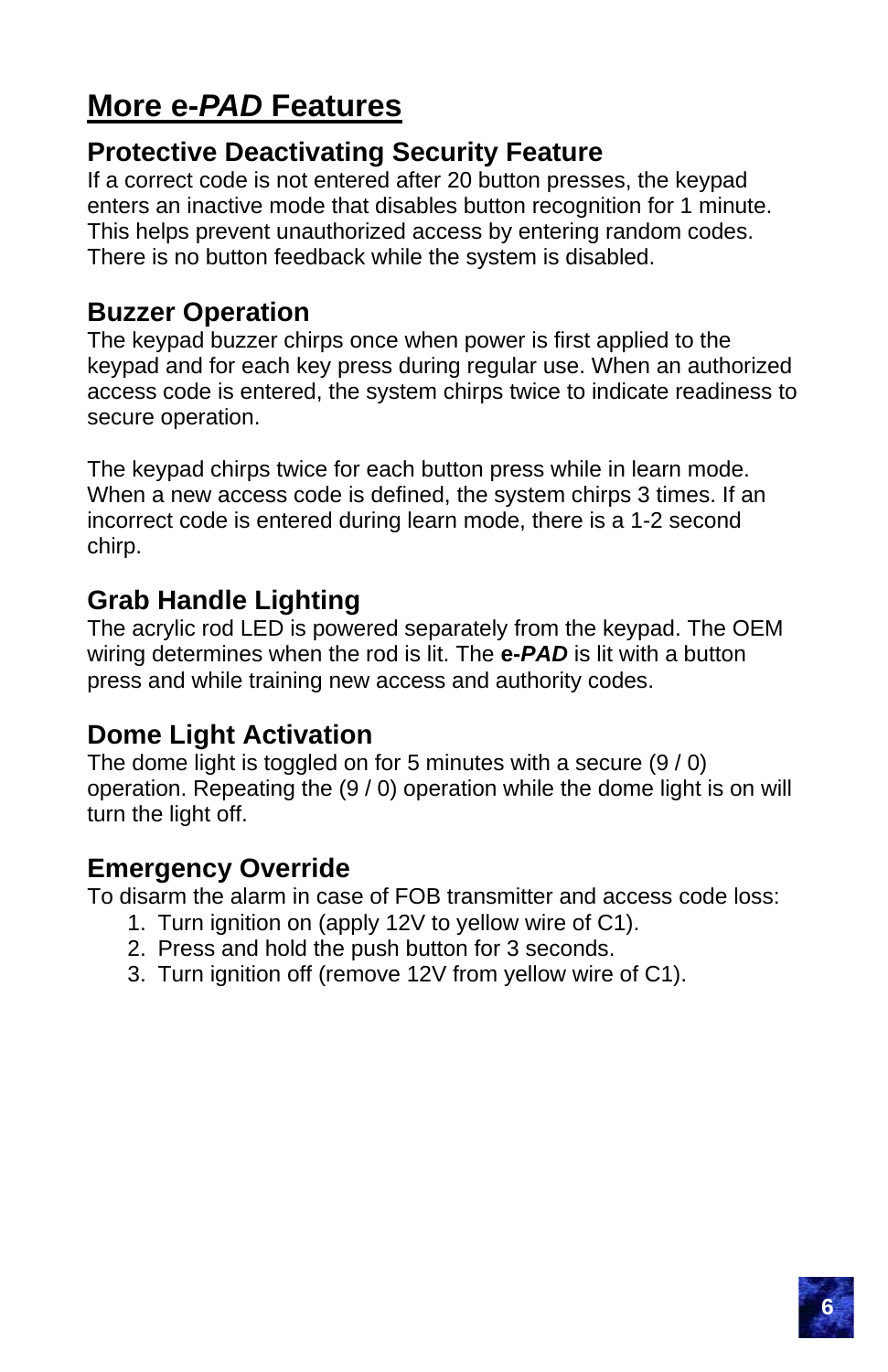# **Teaching Additional FOB Transmitters**



- 1. Plug the LED into C6 and the push button into C7 on the receiver. These may already be plugged into your module by the OEM.
- 2. Turn ignition off and disarm alarm.
- 3. Press and release the programming button 3 times. The LED will turn on red after 3 seconds.
- 4. Press and release the Lock button of each new FOB transmitter once. The LED will flash off and the horn will sound once. Up to 60 transmitters may be programmed at one time.
- 5. Repeat step 4 until all fobs are programmed.

#### **Notes:**

- If you place the system in learn mode and teach nothing, the system will exit in 10 seconds.
- When new transmitters are taught, all old transmitters are erased.
- The memory for codes will not be erased if power is removed.
- As soon as the LED turns off, the system is fully functional.

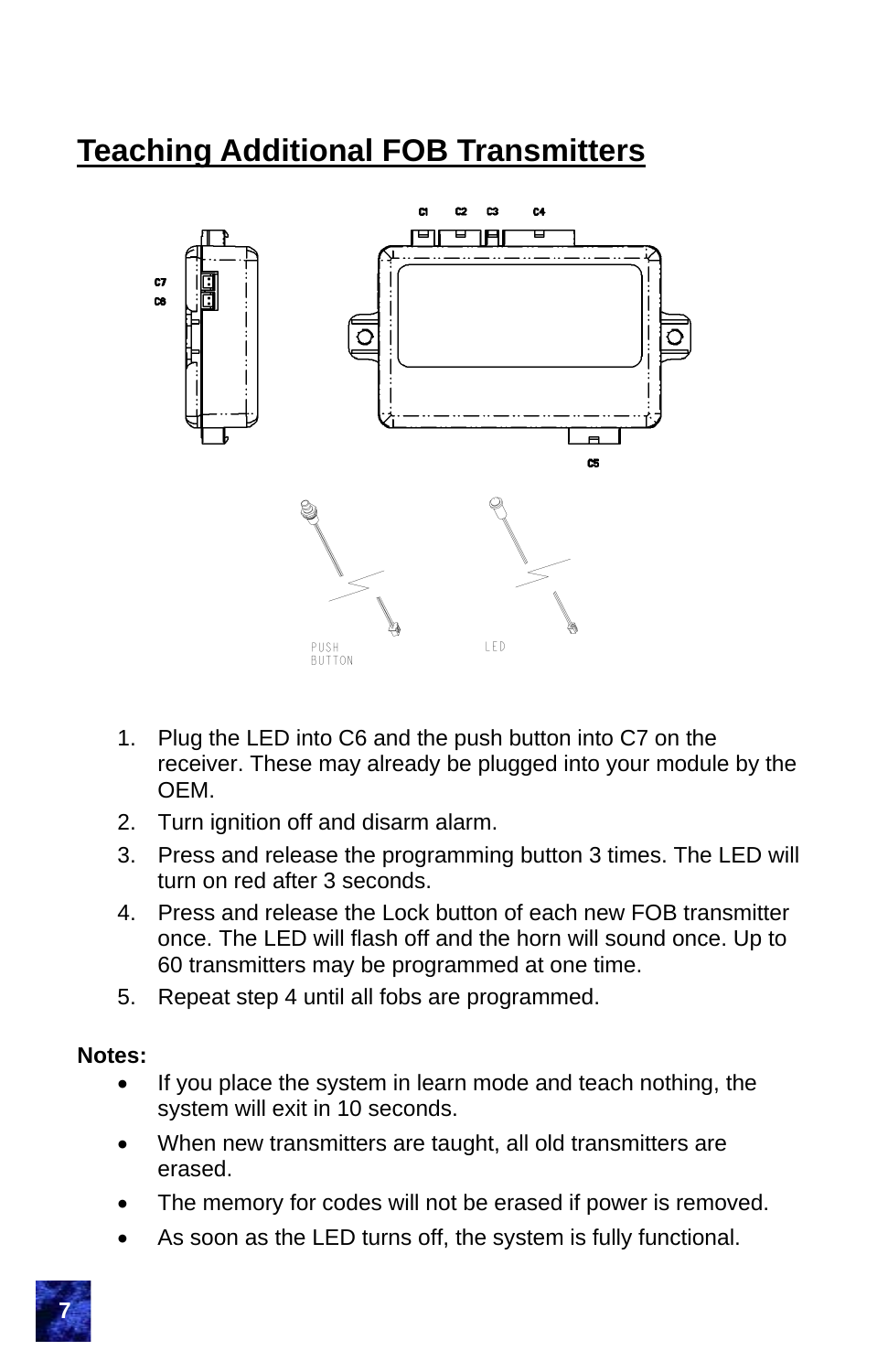## **Training Wireless Switches**

Up to 20 wireless switches can be trained to the RF controller. A wireless switch can provide door ajar information, input from a shock sensor, a motion sensor, a glass break sensor, etc.

- 1. Plug the LED into C6 and the programming button into C7 on the receiver. These may already be plugged into your module by the OEM.
- 2. Turn ignition off and disarm alarm.
- 3. Press and release the programming button 5 times. The LED will turn on green after 2 seconds.
- 4. Press the programming button X number of times to store the wireless sensor in X position (1-25). The LED will briefly flash red.
- 5. Remove the magnet from the wireless sensor to activate the output. The horn will honk and the siren will sound.
- 6. Repeat steps 4 and 5 to train additional wireless sensors. If two sensors are trained to the same position, only the second sensor will be active.

#### **Notes:**

- As soon as the LED turns off, the system is fully functional.
- The system exits learn mode after 10 seconds of inactivity.
- To erase all wireless sensors, turn ignition on and press the programming button 10 times. The horn and siren will sound once to indicate that all sensors have been erased.
- The memory for codes will not be erased if power is removed.

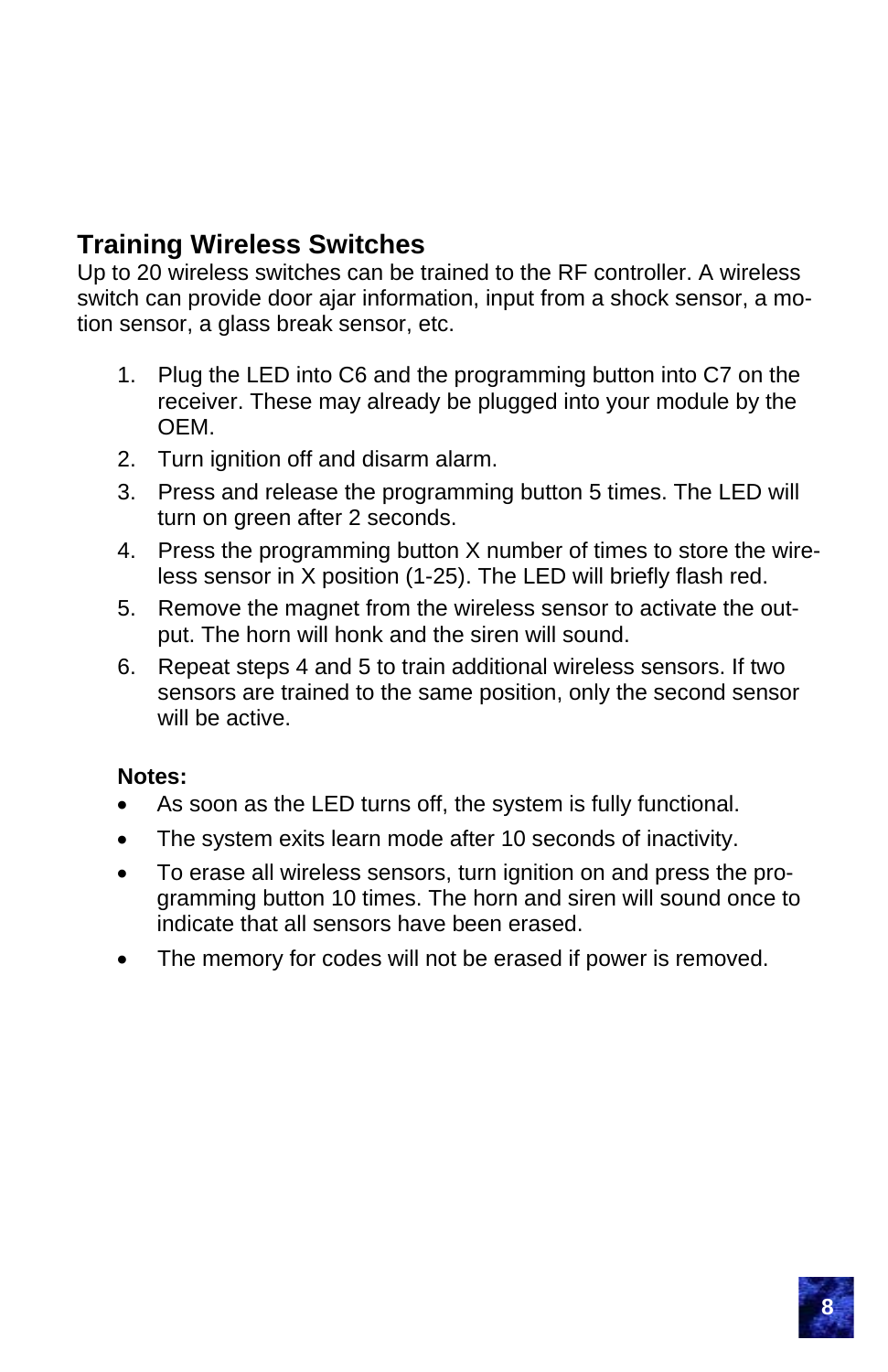# **Teaching Keypad New Authority / Access Codes**

**IMPORTANT:** READ ALL INSTRUCTIONS FOR EACH OPTION AND ALL NOTES **BEFORE BEGINNING** TO KNOW WHAT TO EXPECT DURING THE PROGRAMMING PROCESS.

The *Authority Code* has only one purpose; it grants the owner the ability to set new *Access Codes*. The *Authority Code* must be **EXACTLY 5** digits long. There are two ways to set the A*uthority Code* with the Tri*Mark* Full Feature System. Changing the *Authority Code* erases all previous *Access Codes* and sets a new *Access Code* in memory bank 1 that is the same as the new *Authority Code*.



**Important:** *Authority* and *Access Codes* should be different for the greatest security.

**Option 1.** Use when you cannot find the RF controller or if the OEM does not fully install the **e-***PAD* **/ e-***FOB* system.

#### **Preparation:**

1. Find the wiring harness coming out of the back of the keypad. This is usually behind the passenger armrest next to the entrance door.

#### **Programming:**

- 2. With the keypad still plugged in, short the yellow wire to ground (a paper clip between the yellow and black wires in the connector works) until the keypad begins to beep.
- 3. The keypad will beep for 3 seconds; remove the short before the keypad stops beeping. The keypad is now in "Learn Mode."
- 4. Enter a new 5-digit *Authority Code* (double chirps after each button press). The keypad chirps 3 times after the  $5<sup>th</sup>$  digit's entry.
- 5. Re-enter the new *Authority Code* for confirmation. The keypad will chirp FOUR times for successful confirmation. **A long beep indicates a failure to change the code.**
- 6. Test the new code to confirm it.



Use a jumper or paper clip to temporarily short yellow and black wires together with the keypad still plugged in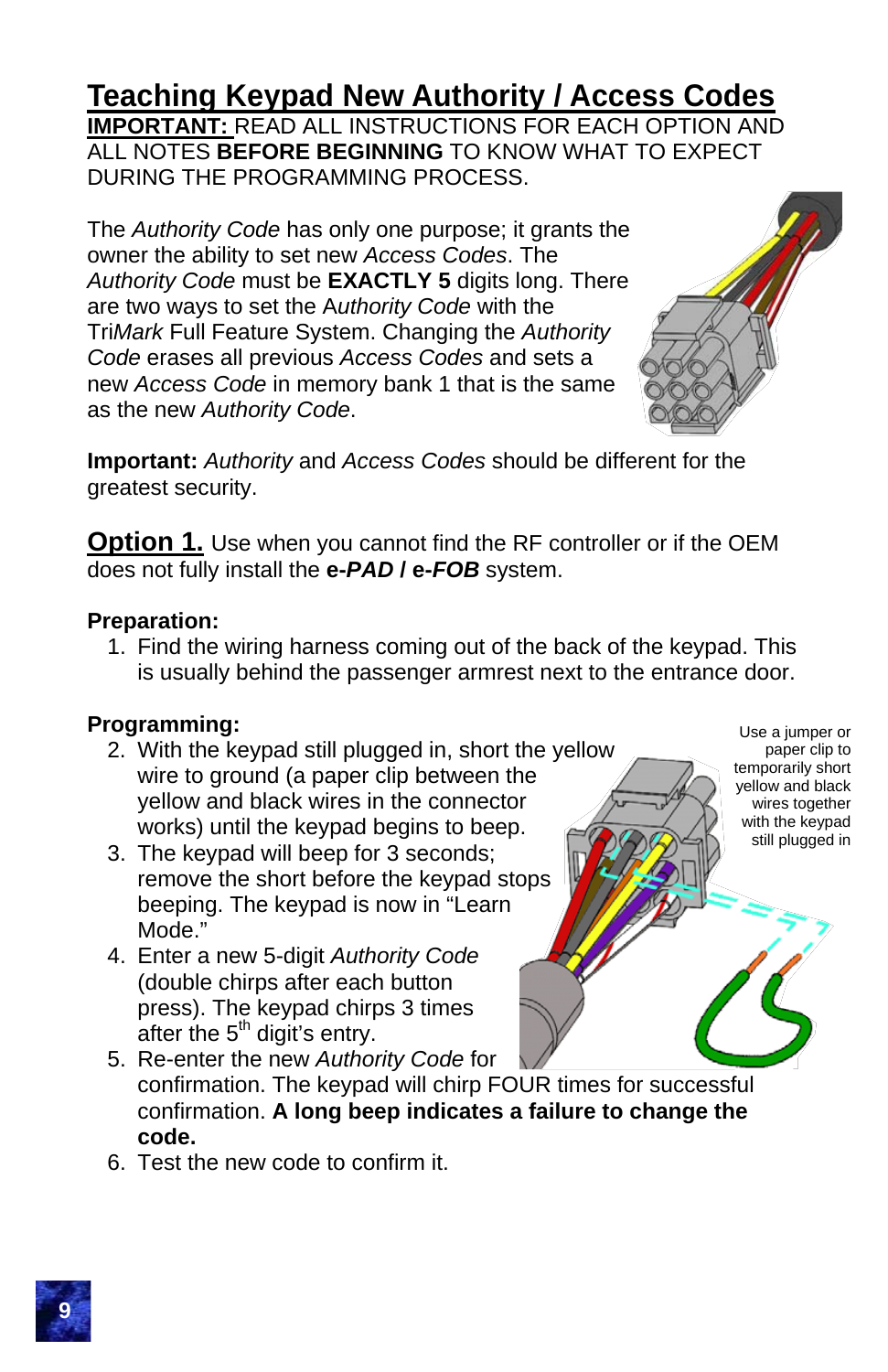**Option 2.** Use when you have access to the RF controller and you are certain the OEM has fully hooked up **e-***PAD* **/ e-***FOB* system (not common).

#### **Preparation:**

- 1. Plug the LED into C6 and the push button into C7 on the receiver (see page 6).
- 2. Disarm alarm (see emergency override page 6) and turn ignition on (12V at yellow wire of C1).

#### **Programming:**

- 3. Press and release the push button 3 times. Wait 3 seconds. The keypad will beep for 3 seconds. The keypad is now in "Learn Mode".
- 4. Enter a new 5-digit *Authority Code*. (Double chirps after each button press). The keypad chirps 3 times after the  $5<sup>th</sup>$  digit's entry.
- 5. Re-enter the new *Authority Code* for confirmation. The keypad will chirp FOUR times after successful confirmation. **A long beep indicates a failure to change the code.**
- 6. Test the new code to confirm it.

The user is given 2 minutes to complete this procedure. If it isn't completed in time, or an error is made, the system will exit learn mode and a long chirp will sound to indicate the error.

#### **Notes:**

- While in "Learn Mode," each button push provides a double-chirp and the backlight flashes.
- The authority code is to be controlled by individuals (owners of vehicle, fleet manager, etc.) who manage the distribution of access codes to vehicle users.
- The authority code should be changed when the vehicle is sold.
- The authority code does not enable secure functions (lock/unlock doors, etc.)—it is only used to assign access codes.
- Doorbell systems only allow codes using buttons 1-4 and provides for 4 unique access codes.
- The keypad automatically leaves "Learn Mode" when the new code is set.

The following area can be used to document the *Authority Code*:

| <b>Authority Code</b>                                             |  |  |  |  |
|-------------------------------------------------------------------|--|--|--|--|
| <b>Digit 1</b><br><b>Digit 2</b><br>Digit 4<br>Digit 3<br>Digit 5 |  |  |  |  |
|                                                                   |  |  |  |  |

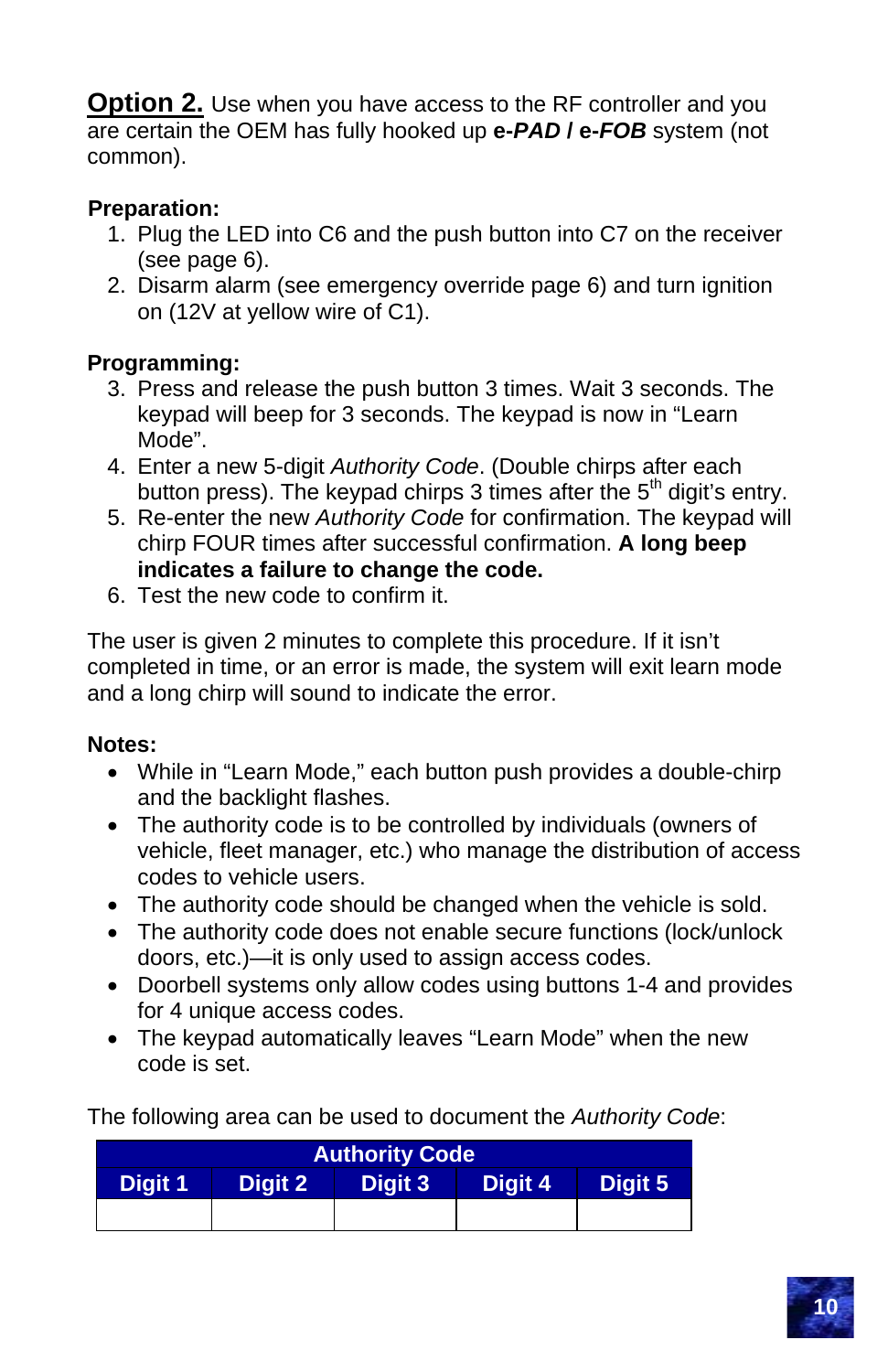## **Assign New Access Codes**

The *Access Codes* are used for secure functions, such as unlocking doors. The *Access Codes* must be **EXACTLY 5** digits long. With a valid *Authority Code*, an *Access Code* can be programmed with the following instructions:

- 1. Press the (5 / 6) or (3) button for 5 seconds until the keypad beeps. The backlighting of the keypad will flash indicating the keypad is in "Learn Mode."
- 2. Enter the 5-digit *Authority Code* (see page 4 for the code).
	- If you enter an INCORRECT *Authority Code*, the keypad will beep for 1 second, and leave "Learn Mode."
	- If you enter a CORRECT *Authority Cod*e, the keypad will provide a constant beep that will only stop after you have defined a **memory bank** to store the new *Access Code*.
- 3. Press and release the button that corresponds to the **memory bank**. For example, press (1 / 2) or (1) button for Memory #1 and press (3 / 4) or (2) button for Memory #2. During this activity you are choosing 1 of 5 (4) memory banks.
- 4. Enter a new 5-digit *Access Code*. The keypad chirps 3 times after the  $5<sup>th</sup>$  digit's entry.
- 5. Re-enter the new *Access Code* for confirmation. The keypad will chirp 3 times after a successful confirmation. A long beep indicates a failure to change the code.
- 6. Test the new code to confirm a successful change.

Repeat process to assign additional *Access Codes.*

#### **Notes:**

- Up to 5 (4 for doorbell keypads) different *Access Codes* can be assigned at any time. As additional *Access Codes* are defined, pre-existing *Access Codes* are overwritten. For example, if a new *Access Code* is assigned to Memory #3, the previous *Access Code* in Memory #3 is no longer valid.
- If an error is made at any point, or if time runs out, the keypad will exit "Learn Mode," provide a 1-2 second beep, and not change anything.

The following area can be used to document the access code assignments:

| Memory # | <b>User Name</b> | Digit 1 | Digit 2 Digit 3 | Digit 4 Digit 5 |  |
|----------|------------------|---------|-----------------|-----------------|--|
| 1/2(1)   |                  |         |                 |                 |  |
| 3/4(2)   |                  |         |                 |                 |  |
| 5/6(3)   |                  |         |                 |                 |  |
| 7/8(4)   |                  |         |                 |                 |  |
| 9/0      |                  |         |                 |                 |  |

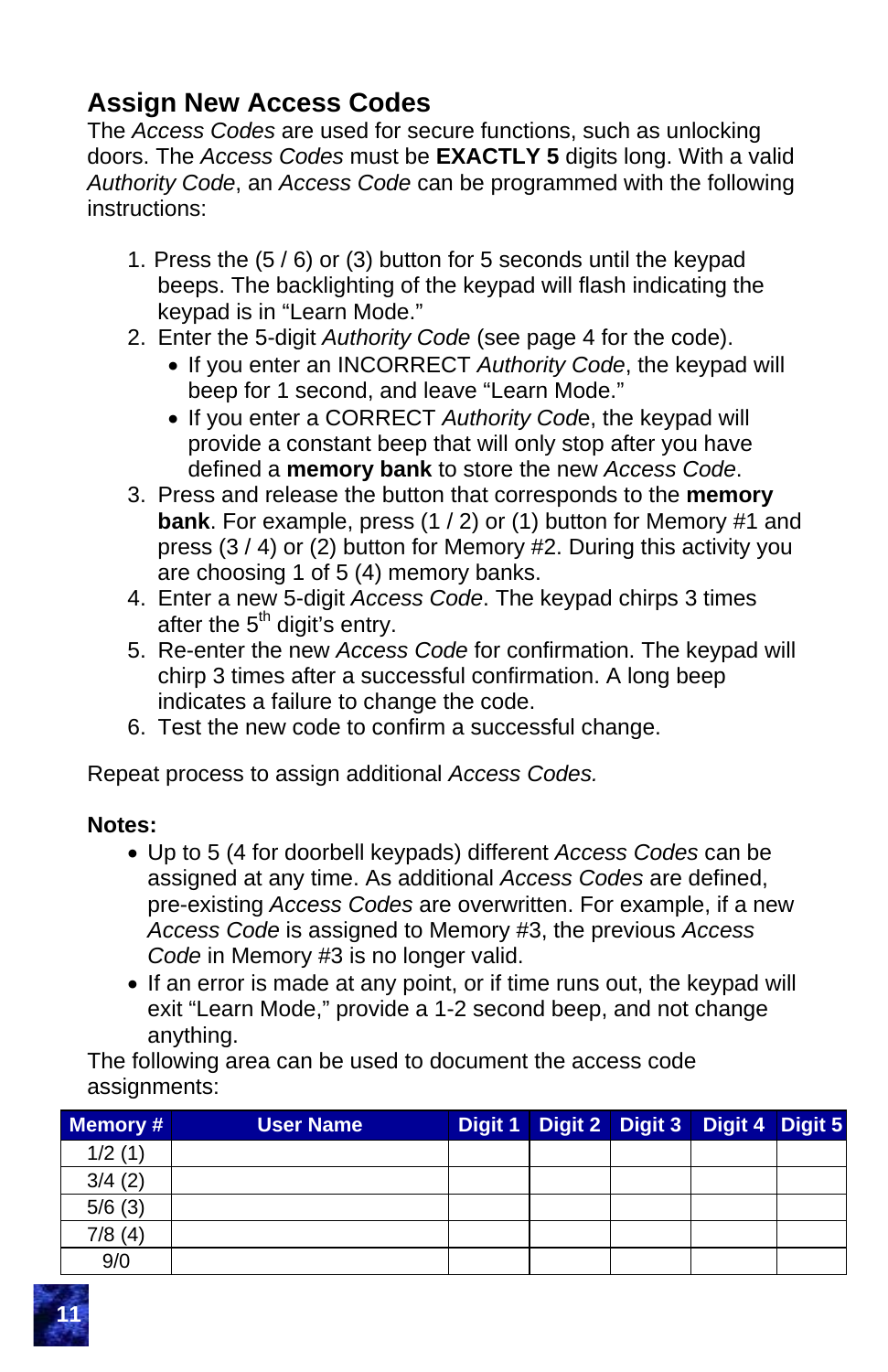# **Additional System Features**

## **Light Activation**

When the alarm is armed, the parking lights and headlights flash. With an unlock instruction from either the fob transmitter or keypad; the dome light stays illuminated for 30 seconds and the parking and headlights flash.

## **2nd Unlock Output**

Press and release the Unlock button on the fob transmitter twice for a pulse output. Enter secure operation (3 / 4) or (2) from keypad. (Standard mode only.)

## **3rd Unlock Output**

The 3rd Unlock output is actuated with the unlock command and with the secure operation (5 / 6) or (3). (Standard mode only.)

### **2nd Auxiliary Output**

The 2nd Auxiliary output is actuated by pressing the doorbell button on the keypad or holding down the unlock button for two seconds.

## **Panic Mode**

Pressing and holding the Horn button (center left) for 2 seconds activates panic mode. During panic mode, horn/siren is continuously activated and headlights and parking lights flash for 30 seconds. Pressing the unlock button deactivates panic mode. (Standard mode only.)

## **Lock/Unlock Confirmation**

The horn and siren chirp once when the alarm is armed. If the alarm has been set off since the last unlock command, the siren and horn chirp 4 times to indicate the alarm activity when the system is disarmed. The horn and siren chirp twice on unlock. The headlight and parking light outputs pulse once on a lock and unlock.

## **Lock/Unlock Confirmation Control**

The siren and horn confirmation is controlled by pressing lock, unlock, and auxiliary (\*) buttons at the same time. A single chirp is heard when confirmation is muted. A double chirp occurs when turned on. Cargo mode: Press entry lock, entry unlock, and cargo unlock.

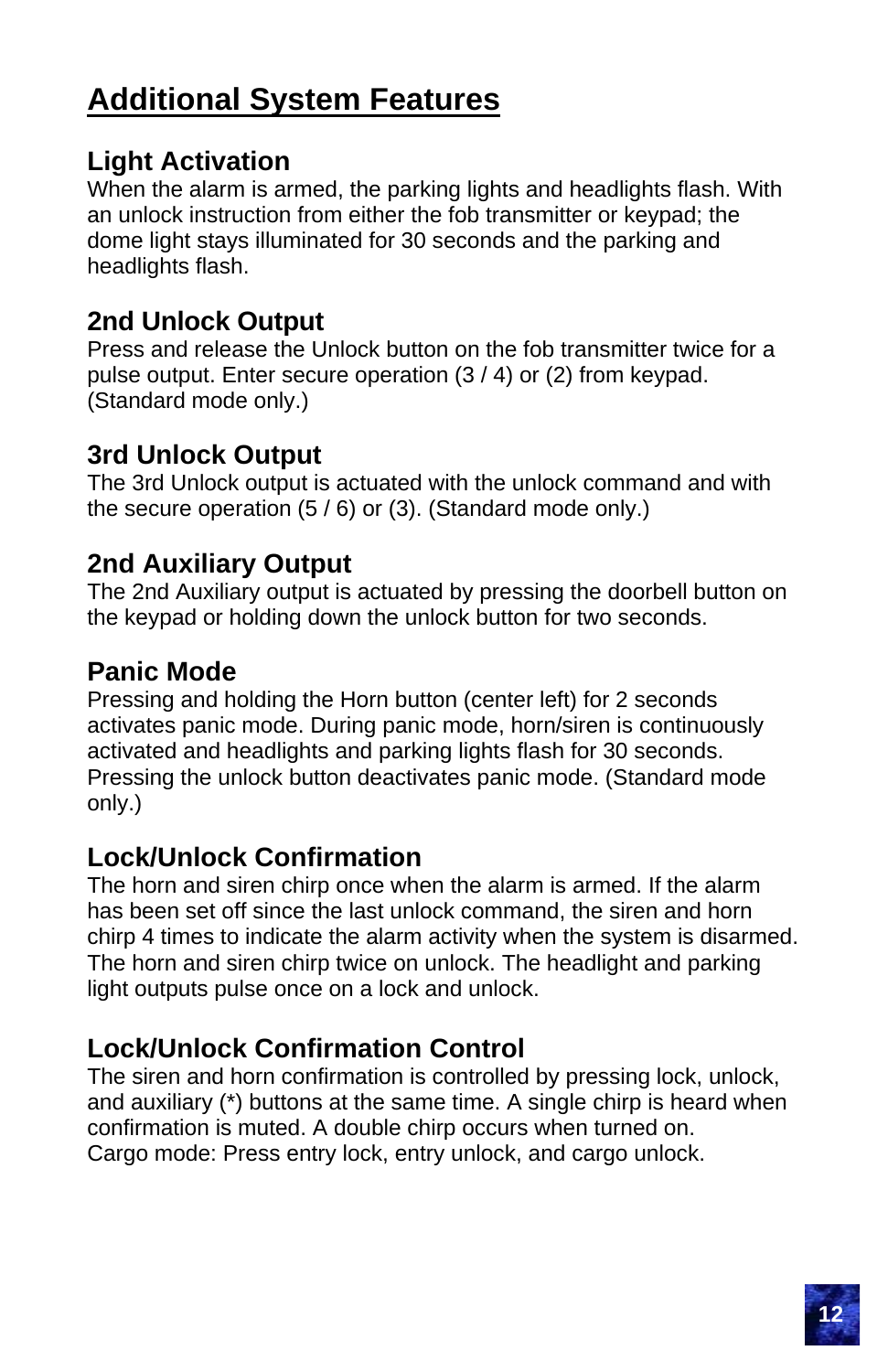### **Emergency Override**

To disarm the alarm in case of FOB transmitter and access code loss:

- 1. Turn ignition on (apply 12V to yellow wire).
- 2. Press and hold the push button for 3-seconds. LED turns off.
- 3. Turn ignition off (remove 12V from yellow wire).

### **Starter Kill Feature**

The starter kill feature is active for 30 minutes after the alarm is activated.

## **Smart LED:**

The smart LED indicates system alarm status:

- $\bullet$  Slow flash = Armed
- $\bullet$  Off = Disarmed
- $\bullet$  Fast flash = Alarm activated

## **Vehicle Alarm**

The alarm is armed with either a single or double lock press. When the alarm is armed, the parking lights flash and the horn/siren chirp. The smart LED flashes continuously.

The alarm is activated with a security trigger input or if the ignition is started. The horn, siren, parking lights and head lights flash for 30 seconds. The starter kill is activated for 30 minutes. Press the unlock button to deactivate the alarm.

There is a 5 second delay before the system will recognize a security input. If a security input (door ajar switch, motion sensor, glass break sensor, etc.) is triggered while the alarm is armed, the security input must be turned off and then on before the alarm is activated. The horn and siren chirp 3 times if a security input is active when the alarm is armed.

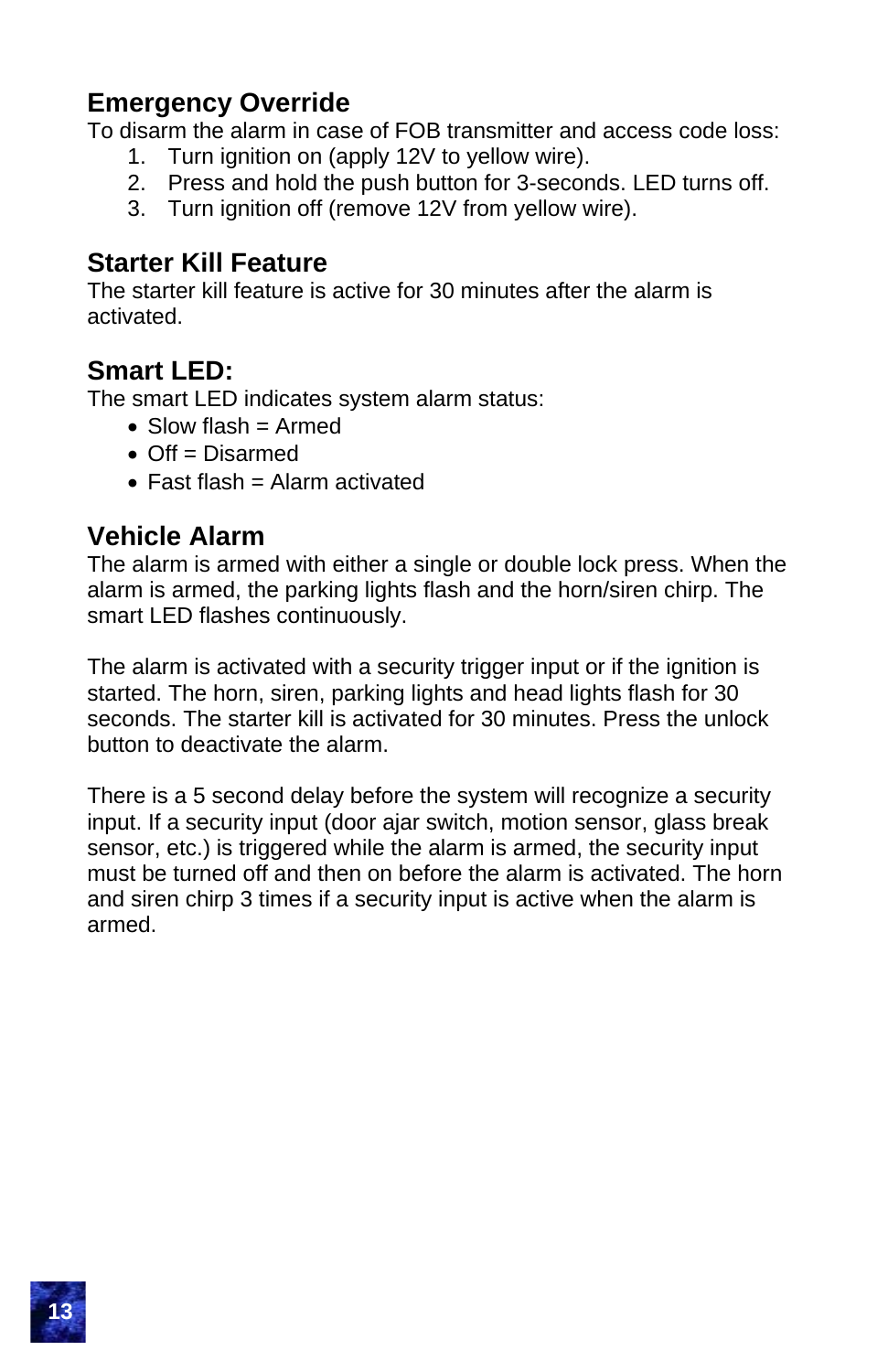# **Troubleshooting**

| <b>Problem Description</b>                     | <b>Possible Solution</b>                                                                                                                    |  |  |
|------------------------------------------------|---------------------------------------------------------------------------------------------------------------------------------------------|--|--|
| e-FOB Hints                                    |                                                                                                                                             |  |  |
|                                                | Verify power to RF receiver                                                                                                                 |  |  |
| Button press does not provide                  | Replace FOB transmitter battery                                                                                                             |  |  |
| correct operation                              | Re-teach the FOB transmitter to the<br>receiver                                                                                             |  |  |
|                                                | Move RF receiver away from enclosed<br>metal areas and fully extend antenna                                                                 |  |  |
| No operation or intermittent<br>operation      | Check FOB transmitter battery voltage.<br>Batteries need to be changed every 1-2<br>years depending on usage.                               |  |  |
| One particular e-FOB function<br>does not work | Check wire connection of affected<br>function at RF module and wiring<br>harness                                                            |  |  |
|                                                | e-PAD Hints                                                                                                                                 |  |  |
| No response with button press                  | Verify connection of keypad.                                                                                                                |  |  |
| Access code is not recognized                  | Verify that code has not been changed.<br>Reassign keypad with instructions on<br>page 8.                                                   |  |  |
|                                                | Confirm use of an access code, not the<br>authority code.                                                                                   |  |  |
| Acrylic rod develops surface<br>cracks         | A petroleum or alcohol based product<br>was used to clean rod. Only use mild<br>soap and water on rod.                                      |  |  |
|                                                | e-ASK System Hints                                                                                                                          |  |  |
| Entrance door does not                         | Clean the door contacts and make sure<br>they are not bent, damaged, or<br>improperly aligned.                                              |  |  |
| respond to lock/unlock<br>commands             | If your doorway has a wire harness<br>instead of contact plates in the doorway,<br>make sure the wires are not broken.                      |  |  |
| vehicle.                                       | For additional troubleshooting service, assistance, and/or warranty<br>information on OEM-installed systems, please contact the OEM of your |  |  |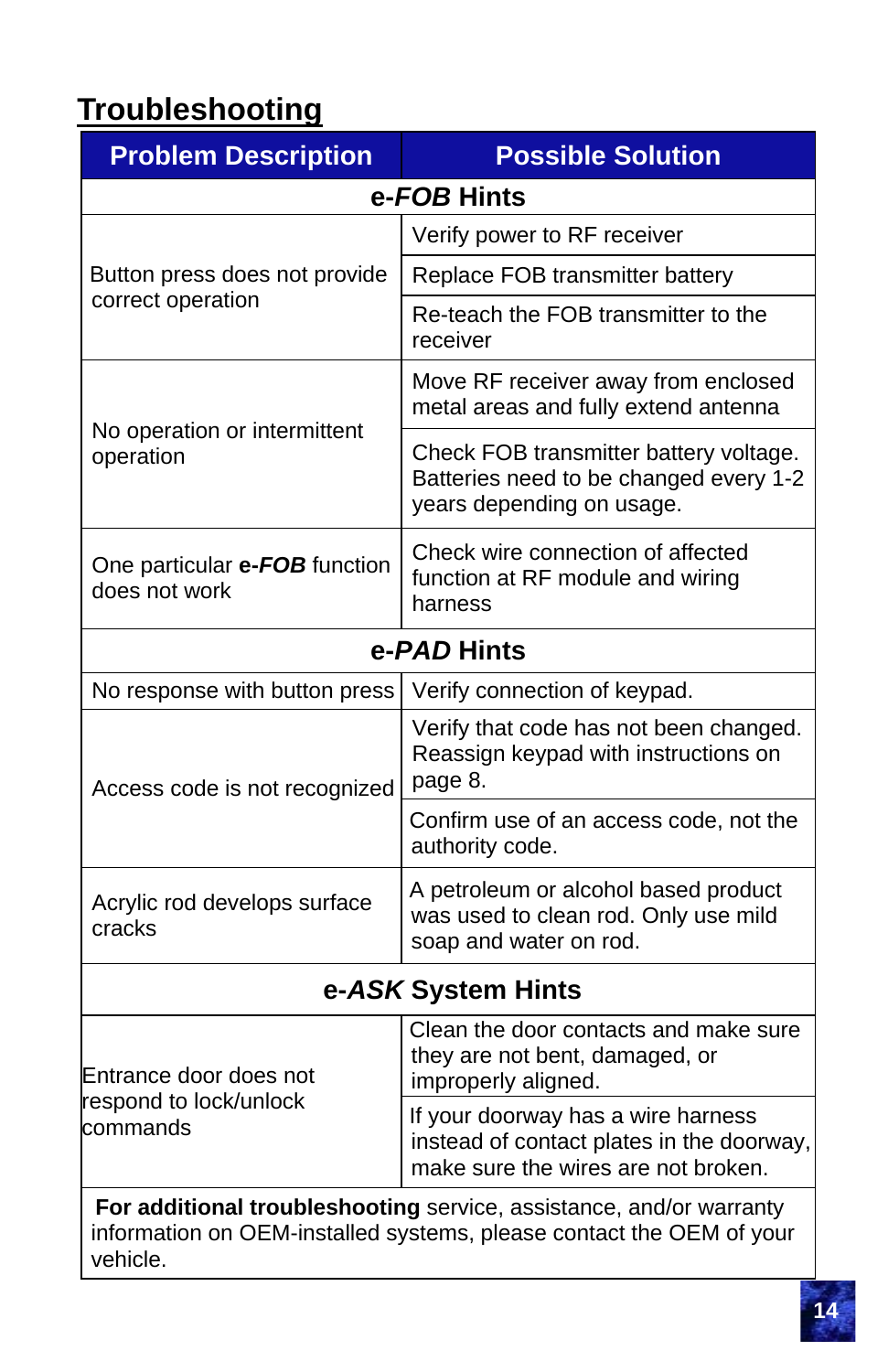This product has been manufactured with methods to ensure high quality and to meet the high expectations of our customers. Tri*Mark* warrants this product to be free from workmanship defects and will remedy issues per Tri*Mark*'s warranty policy.

Remote transmitter FOBs, batteries, and other equipment subject to normal wear and deterioration may need to be replaced periodically by dealer and/or end user and are not covered by this warranty. Tri*Mark* will not be liable for indirect, special, incidental or consequential damages.

This system complies with part 15 of the FCC Rules. Operation is subject to the following two conditions:

(1) This device may not cause harmful interference and (2) This device must accept any interference received including interference that may cause undesired operation.

Note: The manufacturer is not responsible for any radio or television interference caused by unauthorized modifications to this equipment. Such modifications could void the user's authority to operate the equipment.